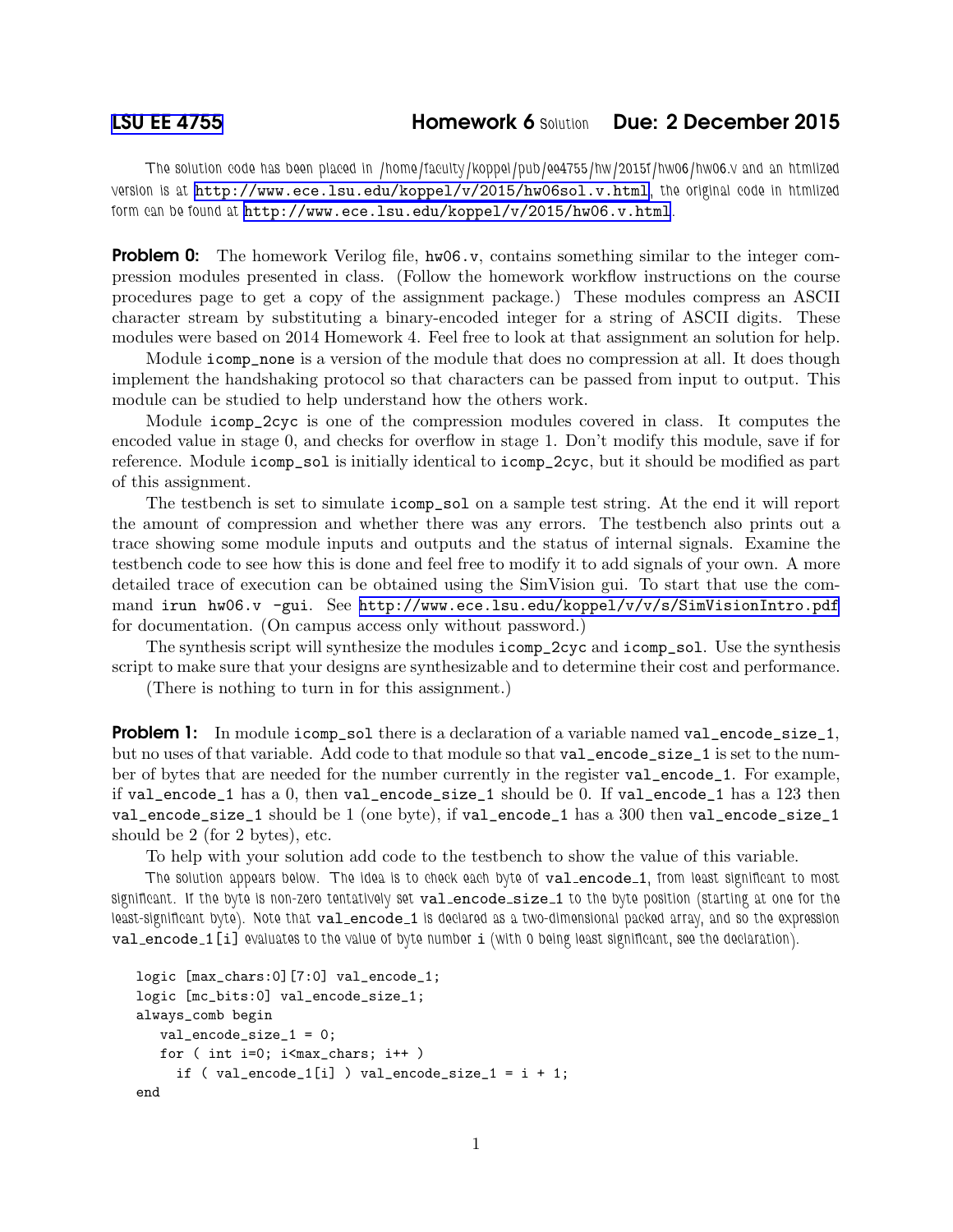**Problem 2:** Modify module icomp\_sol so that a group of ASCII digits is compressed into the smallest number of bytes needed, up to  $max_{\text{c}}$  chars. For example, if  $max_{\text{c}}$  chars is 4 then just use one byte to compress 200, two bytes for 4000, and for 1234567890123 use a four-byte integer (for 1234567890) followed by a one byte integer (for 123).

Precede the compressed integer by the character 128 plus the number of bytes in the compressed number. For example, if the compressed value takes two bytes then where the first character of the uncompressed value would go emit a 130, then the next two characters should be the compressed number. (See how char\_out is assigned in the unmodified code.)

To solve this problem you'll need to understand how the existing code works, how to interpret the trace output provided by the simulator, and how to use the SimVision waveform viewer. Random guesses based on a vague understanding will get you nowhere.

- The module should be written for arbitrary values of max chars.
- Make sure that the testbench is not reporting errors.
- Make sure that your module is compressing the string.

*In the original module integers were encoded into* max chars *bytes. So that the module can now encode integers into sizes from 1 up to* max chars *bytes the following must be changed:*

Encoding Acceptance: *The hardware that decides whether to accept an encoded integer must now compare the ASCII length (*ascii int len*) to the actual encoded size (*val encode size 1*), not to* max chars*. See* Changed Line *below.*

```
wire use_encoding = end_encoding
    &\& ( ascii_int_len > 2 ) // Changed Line
    && ( !val_wait_full || end_draining );
```
Tail Changes: The position for writing incoming characters into storage is tail. Ordinarily tail is incremented *each time a character is read. But because an encoded integer takes less space than the ASCII version* tail *must be adjusted after the last character of an encoded integer is encountered. In the original code the adjusted tail value is found by adding the starting point of the ASCII string (*tail at enc start 1*) to* max chars *plus a possible overflow adjustment. In the solution* max chars *is replaced by* val encode size 1*. (The overflow adjustment adds an extra one to the tail because the tail is being updated one cycle late.)*

```
wire [size_lg:1] tail_adj =
    tail_at_enc_start_1 + val_encode_size_1 + overflow_1;
```
Head/Char Out Changes: Module output char out can connect to either storage *(where the ASCII characters are stored), the escape character (a constant value in the original module), or* val\_wait *(the encoded integer)*. In the original code control logic would connect char out to val wait until max chars *characters* were read. In the modified module it connects char\_out to val\_wait until val\_encode\_size\_1 *characters* were read.

In the original code each element of array esc\_here was one bit, indicating that the corresponding ASCII character *in* storage *was the start of an ASCII string that should be replaced by an encoded integer. In the solution each element of* esc here *indicates how many bytes are in the encoded integer (a 0 means that an encoded integer does not start here*). The solution excerpt below shows the new declaration for eschere and how eschere gets written:

/// SOLUTION HIGHLIGHTS -- SURROUNDING CODE REMOVED

```
/// SOLUTION -- Problem 2
```

```
// Increase the size of the "escape here" marker from 1 bit to
```
// mc\_bits. Its value now indicates the size of the encoded